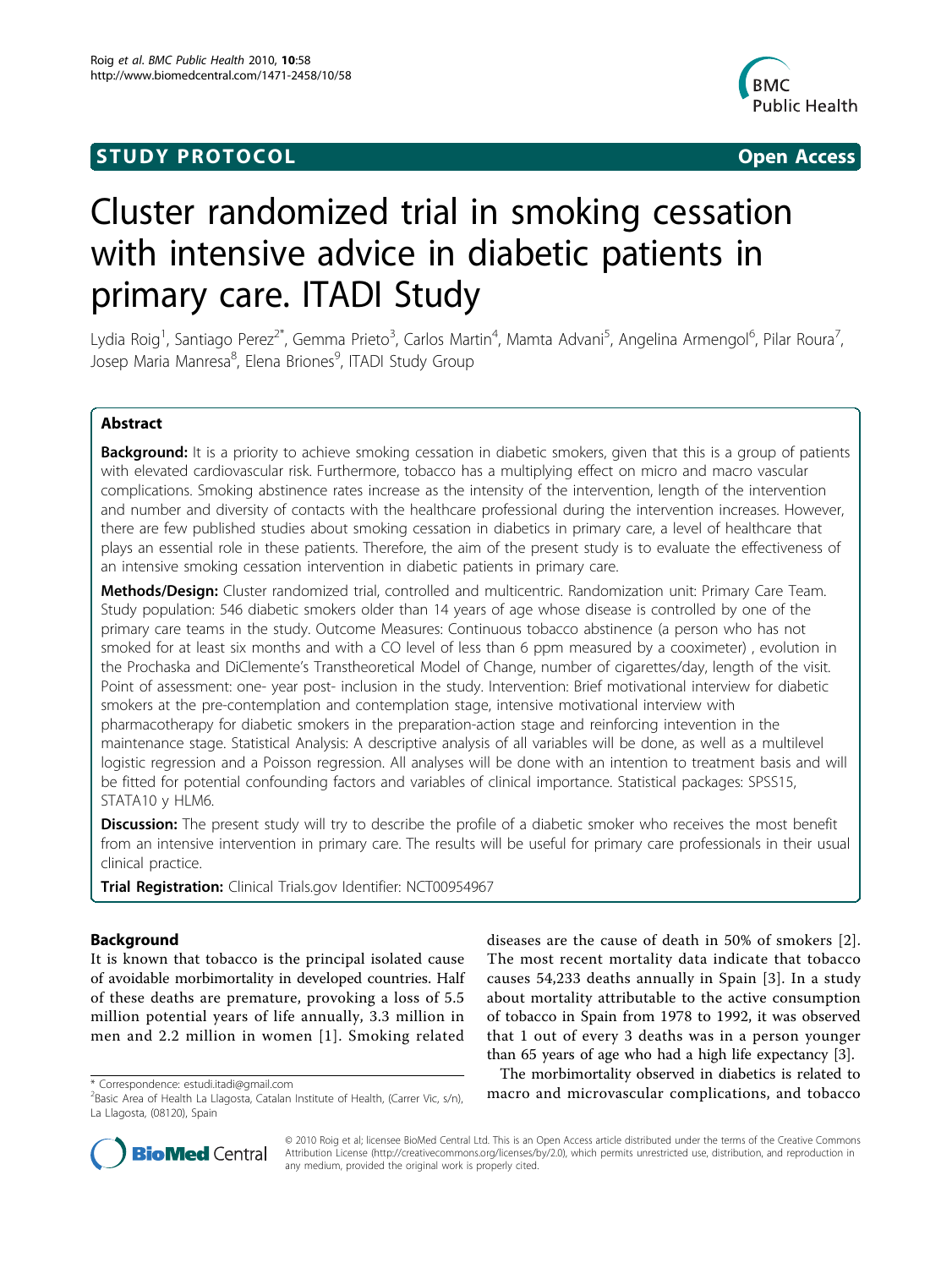has a multiplying effect on these vascular complications. Furthermore, it has been demonstrated that tobacco consumption is associated with mortality due to isquemic heart disease in diabetic patients [[4\]](#page-7-0). A number of studies have found evidence relating tobacco consumption to the development of nephropathies in type 1 and 2 diabetes mellitus [[4\]](#page-7-0). It has also been shown that the tobacco consumption is a risk factor for the development and progression of diabetic neuropathies [[5](#page-7-0)].

According to recommendations in national and international guidelines, achieving smoking cessation is a priority in diabetic smokers, given that this group has two to four times more cardiovascular risk when compared to the general population [\[6](#page-7-0)-[8](#page-7-0)].

In the present study, Prochaska and DiClemente's Transtheoretical Model of Change will be used. This model describes a series of successive stages (precontemplation, contemplation, preparation, action and maintenance) that signal a different type of intervention depending on the person's stage. Despite the discrepency regarding the utility of this model in smoking cessation [[9](#page-7-0),[10\]](#page-7-0), the majority of clinical guidelines in primary care (PC) consider useful because it helps to make decisions regarding treatment. Furthermore, it allows the professional to gauge the evolution of the patient's attitude towards smoking cessation.

Although there are differences between type 1 and type 2 diabetes, previous studies show that the majority of diabetic smokers are in the pre-contempative stage of Prochaska and DiClemente's model. In a study by Ruggiero et al, people that received some type of smoking cessation advice made more progress in the process of smoking cessation [[11](#page-7-0)].

Cooximeters have been used to demonstrate continued smoking abstinence. Consensus documents have recommended this technique, concluding that it is useful in diagnosing and in aiding with the process of smoking cessation [[12](#page-7-0)].

It its known that minimum advice for smoking cessation in the general population achieves a mean 5% smoking cessation in one year [\[13\]](#page-7-0) while interventions with intensive follow-ups can achieve a mean of 20% smoking cessation [[14\]](#page-7-0). In general, abstinence rates increase with the intensity of the intervention, the time used in the intervention and the number and diversity of contacts with the healthcare professional, including follow-up visits [[4,15](#page-7-0)]. Health interventions in tobacco consumption can be considered to have a low cost in relation to the quality and years of life gained. From a public health point of view, the obtained results possibly constitute the most cost efficient process to improve the health of the population [\[14,16](#page-7-0)].

Integrating pharmocological treatments that have been shown to be efficient in meta analyses and systematic revisions (nictone substitutes, Bupropion and Varenicline) has also been shown to be useful [\[17-19](#page-7-0)].The efficacy and effectiveness of interventions using recommendations similar to the present study have also been studied in PC, such as the ISTAPS study [[20](#page-7-0)].

Due to the difficulty of an interventon in a population as advised and resistant to change as diabetic smokers [[21,12](#page-7-0)], advancing in the stages of change of Prochaska and DiClemente's model, as well as decreasing the number of cigarettes, are also seen as important in addition to smoking abstinence [[21,12\]](#page-7-0).Therefore, they will also be objectives in the current study.

Various studies have shown that the more intense an intervention, the better the results obtained. In Persson et al [[22\]](#page-7-0), a Swedish study carried out in 412 diabetic smokers in PC, subjects in the intervention group received smoking cessation advice and were followed by telephone or in group sessions, while subjects in the control group were mailed smoking cessation advice. The one-year abstinence rate was 20% in the intervention group and 7% in the control group. Furthermore, within the intervention group, 40% of those who participated in the group therapy quit smoking, compared to 14% in of those who were followed by telephone. In Canga et al [\[23\]](#page-7-0), a randomized clinical trial that evaluated the effectiveness of an smoking cessation intervention using intensive follow-up in diabetic smokers, the six-month continued abstience rate was 17% in the intevention group and 2.3% in the control group. In intervention group subjects that did not quit smoking, the number of cigarettes smoked decreased. It was concluded that a structured intervention increases smoking cessation in diabetic smokers.

Another study in diabetic smokers carried out in Minneapolis, Minnesota [[24\]](#page-7-0) concluded that programs for diabetes education should include intensive interventions for smoking cessation because they increase the efficacy of advice and do not have a negative effect on the metabolic control of diabetes.

There are only a few studies published about smoking cessation in diabetic smokers in PC, despite the fact that most diabetic patients visit their PC physician various times per year for routine check ups. According to the World Health Organization [[25](#page-7-0)], diabetes control and prevention activities should be based in PC. This suggests that PC is the ideal environment for intensive interventions in smoking cessation in diabetic smokers.

For all of the abovementioned reasons, the effectiveness of an intensive smoking cessation intervention in diabetic smokers in PC, based on the Prochaska and DiClemente Transtheoretical Model of Change and motivational interview techniques, will be evaluated in the present study.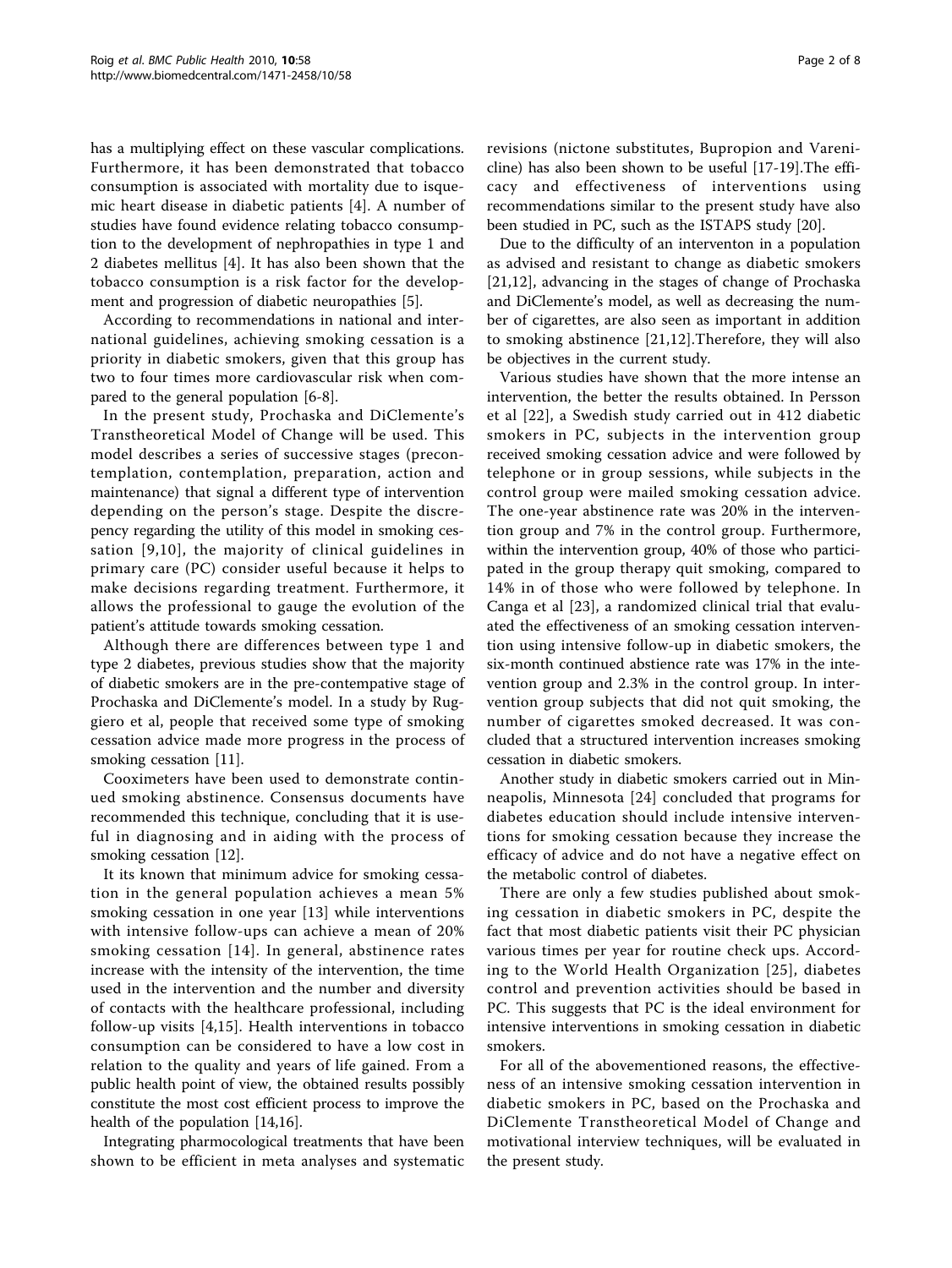# Hypothesis

The present smoking cessation intervention in diabetic patients in PC, which uses an intensive strategy that is motivational, individualized, structured and adapted accoding to the Prochaska and DiClemente's Transtheoretical Model of Change, will cause a difference in continued abstinence of 12% between patients that receive the intervention versus those who do not. This takes into consideration the fact that smoking cessation in the general population is 5% with minimum advice [[13\]](#page-7-0) and 20% with intensive advice [\[14\]](#page-7-0).

# **Objectives**

## Principal objective

To evaluate the effectiveness of an intensive intervention to obtain continued smoking abstinence in diabetic patients in PC.

## Secondary objectives

1. To study the effectiveness of an intensive smoking cessation intervention in the evolution of Prochaska and DiClemente's Transtheoretical Model of Change in diabetic patients in PC.

2. To study the effectiveness of an intensive smoking cessation intervention in the evolution of tobacco consumption in diabetic patients in PC.

3. To quantify the time spent on the intensive smoking cessation intervention versus usual clincial practice in PC.

# Methods/Design

# **Design**

Cluster randomized trial, controlled and multicentric. Randomization unit: Primary Care Team (PCT).

# Setting

43 PCTs from the province of Barcelona that provide health coverage to urban, semirural and rural populations.

# Study population

Type 1 and 2 diabetic smokers older than 14 years of age that receive routine diabetes care in the participating PCT. An active smoker is defined as a patient that responds affirmatively to the following questions: 1. Do you smoke currently? 2. Have you smoked more than 100 cigarettes in your lifetime? 3. Have you smoked any tobacco product in the last seven days? [\[26,27](#page-7-0)].

# Exclusion criteria

Patients with communication difficulties (cognitive or sensory deterioration, language barrier); patients that have not had check ups for their diabetes in the PCT for more than one year; patients with terminal illnesses, serious psychologial illnesses, active addictions to other psychoactive substances; patients that are already in the process of quitting smoking; patients that live more than six months outside of the territory assigned to the PCT; and patients who do not consent to participate in the study.

# Withdrawl criteria

Any event that may lead to a situation that discourages the intervention or that may prevent communication with the healthcare professional.

## Sample size calculation

The sample size has been calcuated by multipying the size of a randomized simple design by the design effect. In the simple randomized design, considering an alpha error of 0.05 a beta error of 0.20 in a bilateral contrast, and given that 15% of diabetics are smokers, 124 subjects were needed in each study group in order to determine a difference in continued abstinence of greater than or equal to 12% between study groups. A continued abstinence of 5% was assumed for the non intervention group, and a potential loss of follow-up of 20% was estimated.

Using an intracluster correlation coefficient of 0.05 [[28-30](#page-7-0)], and based on an average of 25 diabetic smokers per PCT, the design effect is 2.2. Therefore, 546 diabetic smokers and 22 PCT were needed. The sample size was calculated using the Granmo 5.2 program for Windows. Data Collection

# Dependent Variables

• Continued abstinence (yes, no) is defined as at least six months without smoking and a CO breath level of <6 ppm, measured by a cooximeter in standard conditions.

• Stage change in Prochaska and DiClemente's Transtheoretical Model of Change (advance, maintained, backwards, relapse).

• Number of cigarettes per day, reported by the patient.

• Total time (in minutes) spent on the intervention.

## Independent Variables

• Variables related to the patient (information obtained through an individualized interview):

- Administrative: PCT, PC professional, data collection date, patient code.

- Sociodemographics: date of birth, sex, level of education.

- Anthropometric: weight, height.

• Related to diabetes: type, year of diagnosis, type of treatment, presence of complications related to diabetes (peripheral arterial disease, ischemic heart disease, retinopathy, neuropathy, nephopathy).

• Related to associated pathologies: COPD, cerebrovascular accident, isquemic heart disease, hypertension, hypercholesterolemia.

• Variables related to tobacco consumption: age at initiation of habit, number of cigarettes per day, nicotine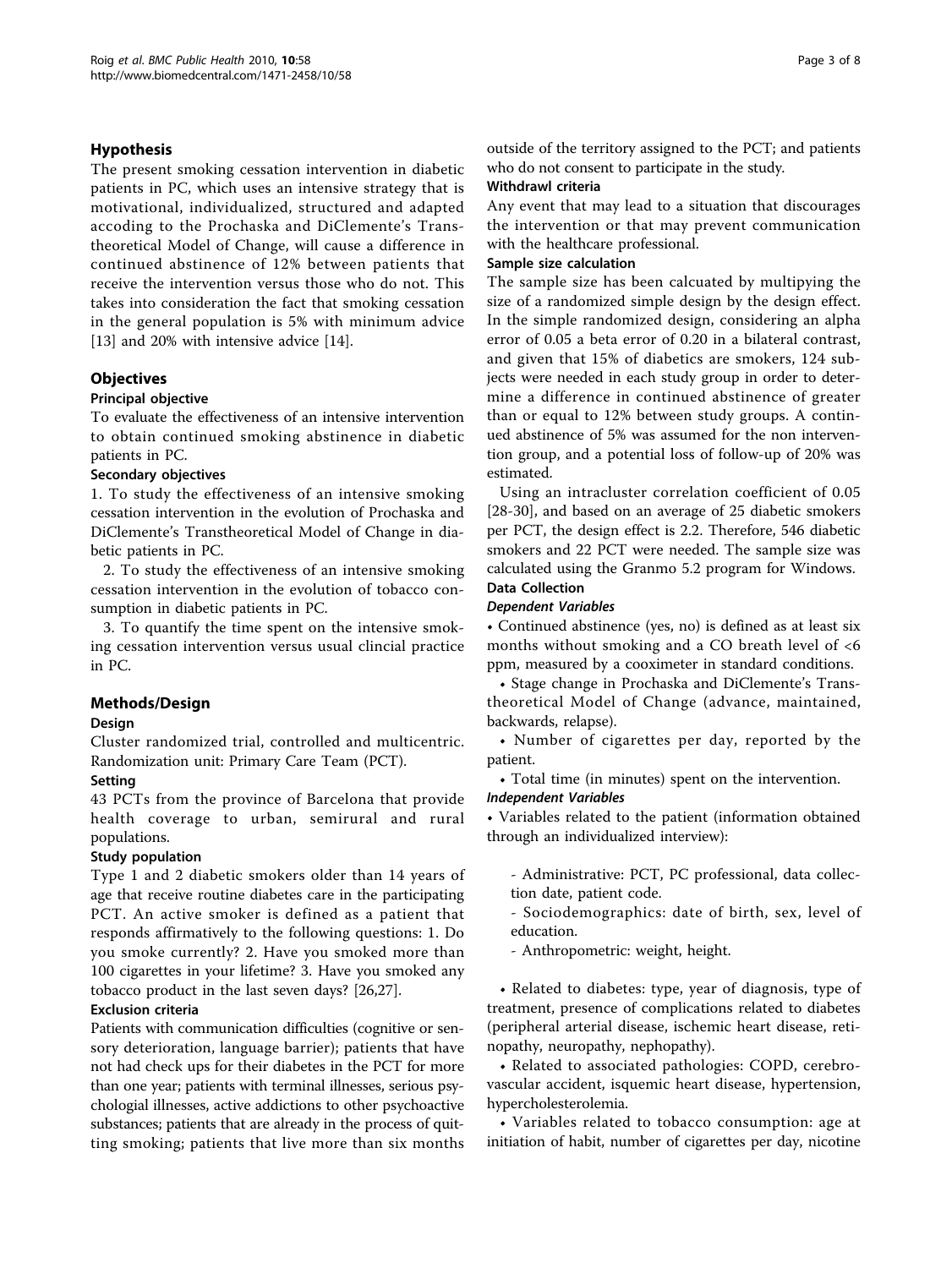dependence (Fagerström test), motivation to quit (Richmond test), number of previous attempts to quit for at least 24 hours, smoking cessation treatment with mediciations, maximum time of abstinence, phase of the patient according to Prochaska and DiClemente's model (pre-contemplation, contemplation, preparation-action), tobacco in usual environment (family, partner, friends, coworkers, classmates), perceived grade of harmfulness of tobacco on diabetes, point prevalence abstinence (smoking abstinence at the time of the visit and with a CO level of less than 6 ppm), length of abstinence.

• Variables related to the intervention: attendance of intervention visit, date of intervention visit, date of D day, time spent on intervention visit, medication used for smoking cessation, relapse, reason for relapse, CO level in breath, observations.

• Variables related to the one-year follow-up visit: attendance to follow-up visit, date of follow-up visit, smoking status, number of cigarettes per day, length of abstinence, phase of the patient according to Prochaska and DiClemente's model (pre-contemplation, contemplation, preparation-action), CO level in breath, observations.

• Variables related to the PCT: years the PCT has been operating, assigned population, mean age of assigned population, whether or not it is a teaching center for residents, number of doctors, number of nurses, number of social workers, other specializations, number of centers.

## Description of the Study

The phases of the study are:

#### Phase 1

Recruitment of the PCT: The project was presented to all of the potential PCTs in order to recruit health professional that were interested in participating. Both doctors and nurses were allowed participate. Those who wanted to collaborate signed a comittment form.

## Phase 2

Forming the study groups (Intervention group (IG) and non intervention group (NIG)) and training the health professionals.

- The unit of randomization was the center. The centers were assigned to either the IG o the NIG by simple randomization, with a ratio of 1 to 1. The system of randomization was centralized and computerized.

- The professionals in the IG received a specific training program that consists of a motivational interview workshop and a pharmocological treatment workshop specialized for smoking cessation. Both workshops were geared towards diabetic smokers and were taught by experts. The professionals also received training in how to use the electronic data collection system and in the dynamics of the follow-up visits according the Prochaska and DiClemente's Transtheoretical Model of Change. The professionals in the NIG attened practical training session that covered the methodology of the study and how to use the electronic data collection system.

## Phase 3

Recruitment of the patients and initial categorization in IG and NIG (currently the study is in this phase):

- Selection of patients: Patients were recruited as they visited the PCT. If in the month prior to closing the patient recruitment phase a professional had not recruited the number of patients required, a list of diabetic smokers could be obtained and the necessary number was selected by simple randomization. The professional called the selected patients to make an appointment. According to a previous estimation and taking into consideration the sample size, each professional had to recruit five patients. The form of recruitment, as well as the number of patients to be recruited by each professional, was considered feasible for professionals in routine clinical practice.

- Inclusion of patients: If a patient met the inclusion criteria, the doctor or nurse explained the study to the patient and solicited the patient's participation. If the subject agreed, he or she received information about the study and signed a consent form. If the subject did not wish to participate, the motives were documented.

- Initial categorization of patients: In the first contact with the patient, the following variables were collected using an individualized interview.

- Independent: administrative, sociodemographic, anthropometric, those related with diabetes, associated pathologies and those related to the smoking habit

- Dependent: length of visit

- All of the data is being registered in the electronic data collection system which includes measures to assure consistency and quality control.

- Pilot program: A pilot program will be carried out in subjects that will be excluded from the study so as not to affect the final results. The pilot program aims to evaluate: the process of inclusion of subjects, data collection using the electronic system and the difficulties encountered in the intervention and in the established circuits.

#### Phase 4

Intervention (only in IG): An intensive, individualized intervention using the motivational interview, conduct therapies and medications, adapted according to the stage of change of the patient, will be used. The number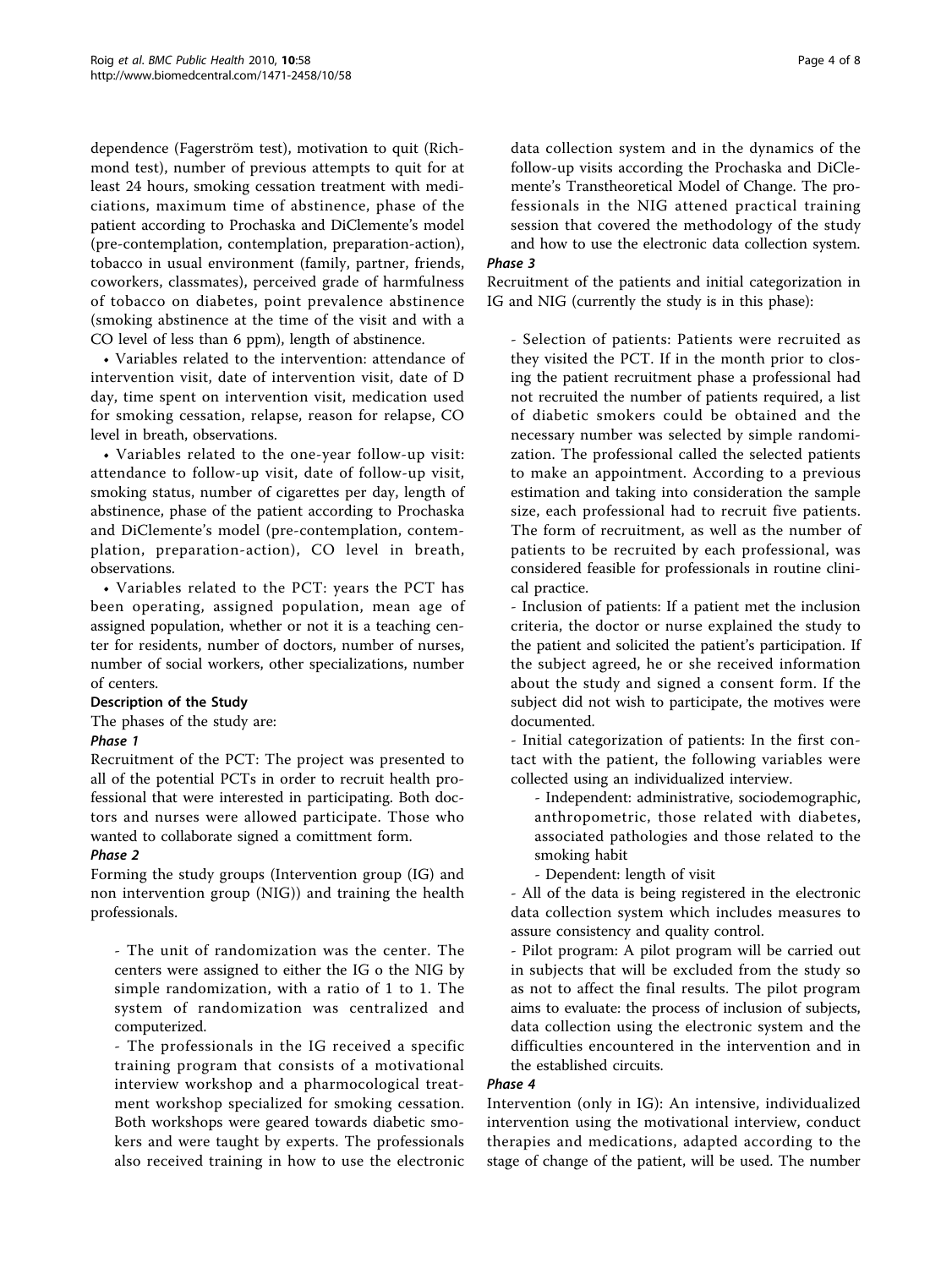of visits will depend on the stage that the patient is in (five for pre-contemplation, seven for contemplation and eight for preparation-action). Patients can move forward and backward in their stage over the course of the study, and the study will adapt to these changes. The phases of the intervention will be detailed in the IG algorithm (see Figure 1).The variables to be collected are specified in the electronic data collection system.

The patients of the NIG group will receive the usual care in PC, and at the end of the study, the NIG professionals will also be trained in the motivational interview and in pharmocological treatments.

## Phase 5

Final categorization (in IG and NIG): The dependent variables will be collected in all subjects at one-year

post- inclusion. The motives for withdrawl and loss of follow-up from the study will be recorded and a flow chart of participants will be created over the course of the study.

## Phase 6

End of data collection: Data collection will be concluded after carrying out the final patient categorization. Because of the periodic monitoring of the data in the electonic data collection system, incoherencies will have been located and corrected.

## Phase 7

Data analysis and diffusion of results: The collected data will be analyzed, the final report will be elaborated and the results will be diffused in various scientific outlets.

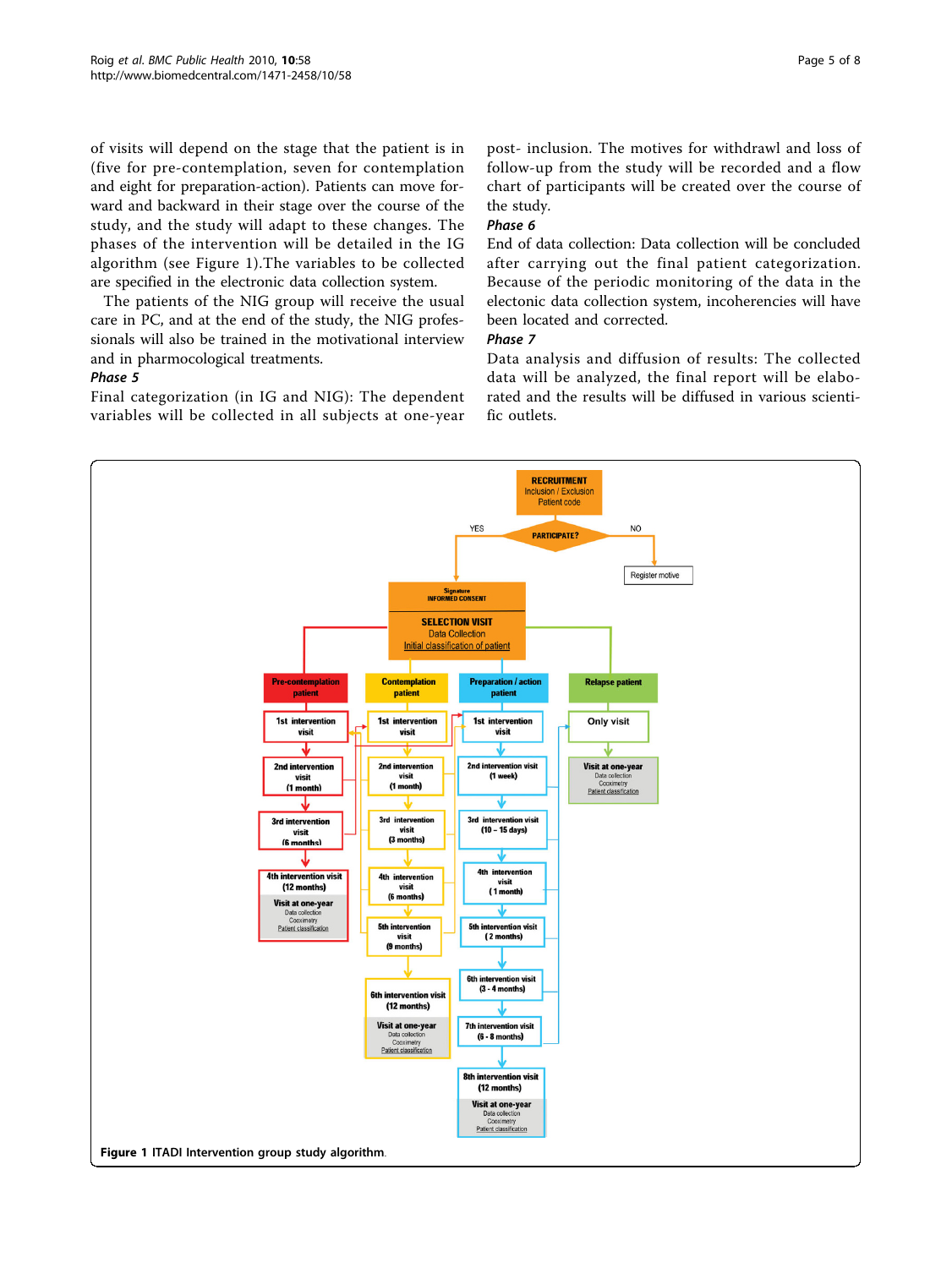#### Statistical analysis

Data will be analyzed in concordance with the Consort Cluster guide [[31\]](#page-7-0), and all analyses will be done on an intention to treat basis. A descriptive analysis and an analysis of baseline comparability between the study groups will be performed for the variables studied. A T-student test or a U Mann Whitey will be used to compare means with two categories, an ANOVA test will be done to compare means with two or more categories, and a Chi- squared test or a Chi -squared tendency test will be done to compare categorical variables. A multilevel logistic regression and a Poisson regression will be done to evaluate the association between each of the dependent variables and the independent variables that have resulted statistically significant in the bivariate analisis. All analisis will be adjusted for potential confounding factors and for variables with clinical relevance. All tests will be done with a 95% bilateral confidence interval. SPSS 15, STATA 10 and HLM6 will be used.

## Quality Control

Several procedures were employed to ensure the quality of the study data, thus maximizing the validity and reliability of the program delivery and outcome assessments. They were:

• An eight -hour training the professionals who participated in the study in motivational interviewing, pharmocological treatment of smoking, and use of the electronic data collection system.

• Use of an electronic data collection system with a system of warnings and intenal coherency noms.

• A full time person contracted to provide technical and methodological support to the study participants.

• Regular meetings and mailings between members of the study group and all participating centers.

#### Ethical Aspects

In the first contact with the patient, he or she will be given information about the study and will sign an informed consent form if he or she wishes to participate. The informed consent will detail the ethical conditions and the paricipant's right to intimacy, anonymity, confidentiality, withdrawl and information. The researchers also commit to respect the norms of good clinical practice, as well as the requirements of the Helsinki Declaration. The protocol has been evaluated and approved by the Ethical Committee of Scientific Reseach and the Jordi Gol Center for Investigation in Primary Care. Confidentiality of data: Only the investigators and monitors/auditors of the study will have access to the data of the subjects who agreed to participate.

#### **Discussion**

Although there are studies that use intensive interventions in smoking cessation such as the ISTAPS study [[20\]](#page-7-0), the majority are directed towards the general population. The challenge of the present study is to exclusively direct the intervention towards diabetic smokers in PC. The fact that these type of patients are resistant to change should not be an obstacle, as it is a priority to address the topic of smoking when dealing with patients with an elevated cardiovascular risk. Furthermore, it should be kept in mind that the intention of this intervention is not only to achieve continued smoking abstinence, but also to achieve partial goals, such as advancing in the stages of change of Prochaska and DiClemente and the reduction of the number of cigarettes smoked per day. These partial goals can motivate a healthcare professional who has tried unsuccessfully on several occasions to get his or her patient to quit smoking, to continue working towards progress.

One of the stengths of the ITADI study is the population of the study, diabetic patients that attend PC. Another strength is the design of the study, which is pragmatic in terms of time and material resources needed. If the hypothesis of the present study is confimed, it could be incorporated into current PC clinical practice guidelines. The large number of healthcare professionals and patients involved in the present study is another strength, as it reinforces the external validity of the data.

The randomization has been done by PCT and not by patient, so as to avoid the unethical situation in which a healthcare professional would feel obligated to use the motivational interview and pharmocotherapy in only some of his or her patients. This will also prevent contamination between healthcare professionals of the same center. Although the unit of randomization is the center, the intervention is given at the individual level and the outcomes are also measured at this level. The estimation of the design effect will be taken into account in all of the main analyses.

The motivational interview techiques require personal communication and empathy from the part of the healthcare professional towards his or her patient. The training sessions are one full day, although it is known that the more training the professional has in motivational interviewing, the more he or she is able to apply the learned skills [\[32](#page-7-0)].

Cooximetry is a technically simple and affordable method to apply in PC, as well as valid and useful [\[12](#page-7-0)]; however, it has some management limitations. In order to overcome these limitations, the healthcare professionals of both study groups will be trained in how to use cooximeters. Furthermore, an instruction manual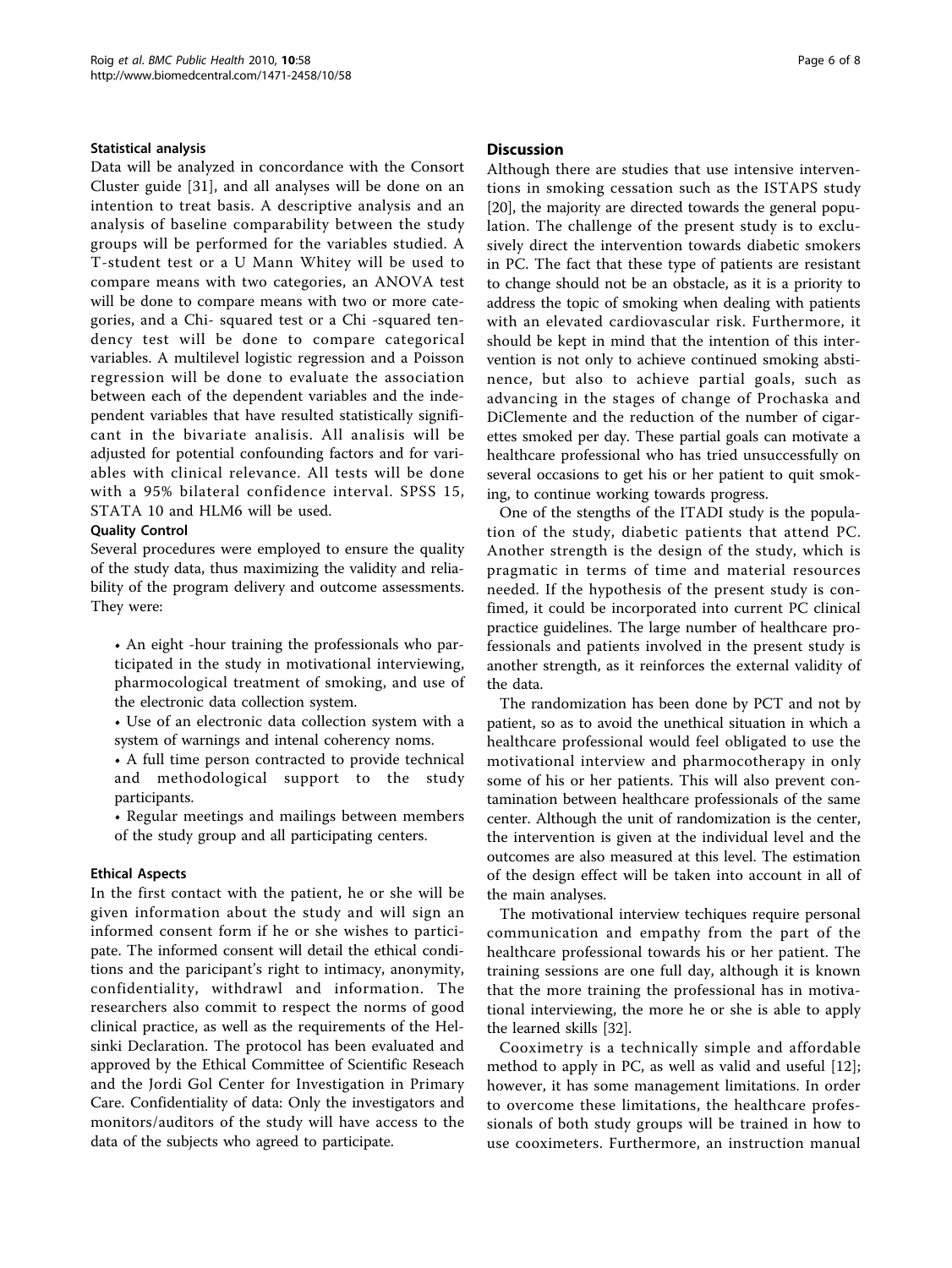and audiovisual guide will be designed on how to use the cooximeters. The cooximetry measures will be taken in the afternoon in homogenous and standarized conditions.

Finally, the current study will try to describe the profile of a diabetic smoker who receives the most benefit from an intensive smoking cessation intervention in PC. The goal is to use the results of the study as a foundation for a protocolized intervention in PC guidelines for diabetes

#### Aknowledgements

This study was carried out with financial help from an Evaluation of Sanitary Technologies and Health Services grant (Evaluación de Tecnologías Sanitarias y Servicios de Salud), given by the Carlos III Health Institute (PI08/90345) in 2008.

The authors appreciate the support from the Unit of Research Support of Metropolitan North and the Unit of Research Support of Barcelona and. Nodo Cardiocat (Research Network on Preventive Activities and Health Promotion -G06-128). Furthermore, they thank IDIAP Jordi Gol, in particular Teresa Rodriguez and Cecilia Borau.

The authors would also like to thank the Catalan Institute of Health and Health Consortium of Terrassa, PANEM (Prestaciones de Asistencia Médica al Personal Municipal), as well as their respective centers of employment (ABS La Llagosta. ABS La Garriga, ABS Passeig Sant Joan, ABS Badia, ABS Terrassa Nord), for allowing them to attend numerous design and coordation meetings for the study.

The authors also thank all of the associated researchers of the ITADI Group that have made the development of the field work possible. Associated researchers:

Ma Eugèni Adzet, Jose Javier Alba, Enriqueta Alcaraz, Immaculada Alegre, Montserrat Alegret, Carolina Alejo, Jordi Alfonso, Carles Alonso, Carmen Alonso, Cristina Alós, Judit Alsina, Ma Montserrat Alsina, Albert Alum, Paula Álvarez, Marta Amatller, Paloma Amil, Eulàlia Andreu, Rosa Ma Andreu, Antonio Aranzana, Melanie Ardite, Eva Ares, Montserrat Argila, Maria Jesús Arroyo, Joan Assens, MariaAtero. Rita Ayala, Gema Badell, Alicia Balsells, Esther Barberan, Anna Barceló, Montserrat Baré, Alex Bassa, Carme Batalla, Noemi Beatriz, Joan Begué, Esperanza Bello, Ma Antònia Benedi ,Ma Rosa Benedicto, Yolanda Bermejo, Jesus Bernad, Nuria Bertolin, Maite Bertran , Begoña Bessa , Alesandro Bilardi, Paola Blanco, Lidia Bombo, Elena Bonilla , Sandra Bosch, Ana Ma Bravo, Maria Luisa Bravo, Montse Brugada, Montserrat Bulnes, Alicia Burgos, Inmaculada Burgos, Raquel Buron, Teresa Cabello, Rosa Cabello, Ana Calderón, Ana Calonge,Francisco Javier Calpe, Ana Callejero, Xavier Camarena ,Josepa Canadell, Gemma Canals, Ricard Canals, Raquel Cano, Erika Cano, Silvia Cárceles , Claudia Cardoner, Jose Manuel Carmona, Montserrat Carol, Montse Carrasquer, Remedios Carreño,Dolores Carrillo, Miquel Casadevall,Ramon Casals,Gemma Casanovas, Isabel Casas, Ana Cascos, Miriam Ceña, Ana Clara Cereijo, Rosario Ciganda, Miquel Cirera, Magi Claveria, Carme Clopés, Anna Clot, Sònia Codina, Glòria Colomé, Araceli Comas, Mo Carmen Conde, Toni Contreras, Antonia Correas, Imma Corretjé, Gemma Cortés, Dolors Costa, Laura Cristel, Silvia Crivillé, Jose Manuel Cruz, Maria Isabel Cuenda, Joaquina Cuevas, Judith Cuspinera , Marta Chaves, CristinaDapena, Ma Dolors Daura, Rosa De la Iglesia, Ma Amparo De la Poza, Cristina Delso, Trinidad Diaz, Fernando Diaz , Alicia Díaz, Ma Amparo Diez, Joan Dordas, Joan Elias, Gerard Escriche, Ma Teresa Esteban, Jose Luis Estebanez, Rosa Ma Esteve, Gema Estrada, Marc Ezcurra, Anna Fabra, Eva Fábrega, Gemma Fanlo, Josep Feliu, Juan Fdo Fernandez, Teresa Fernandez, Esther Fernandez, Jorge Fernández, Belén Fernández, Josefina Fernández, Antonia Ferre, Montserrat Ferrer, Mo del Mar Ferrero, Inmaculada Figueras, Souhel, Flayeh, Susana Florentí, Teresa Font, Ma José Font, Didac Fores, Martí Fradera, Jordi Gago, Nuria Garcia, Manel Garcia, Elisenda Garcia, Carlos Garcia, Concepcion Garcia, Carme García, Marta García, Isabel García, Eva García, Marina Garrel, Patricio Garrido, Isabel Garro, Veronica Gasque, Griselda Gasulla, Isabel Gavin, Marta Gelpí, Jana Gerhard, M. Àngels Gibert, Silvia Giménez ,M. Eugenia Giménez, Montserrat Giné, Anna Giné, Alfonso Girona, Carmen Gómez, Ana Gómez-Quintero, Esther Gonzalez, Almudena González, Begoña González, Cristina González, Concepción Gonzàlez, Maria Gordillo,

Sergi Granell, Francisco José Granero, Silvia Granollers, Elisenda Guarné, Isabel Guerrero, Carolina Guiriguet, Mercè Guiu, Agustí Guiu, Juana Gutierrez, Felipe Maria Hernandez, Eustaquio Hernandez, Enric Hernandez, Rosa Ma Hernandez, Eva Hernández., Maria del Mar Herranz, Marta Herranz, Juan Herreros, Ma Gloria Huerta, Carme Iglesias, Carmen Ioana Jarca, Núria Jarque, Conxita Jordán, Purificación Jordana, Teresa Jose Maria, Azucena Lara, Miriam Lara,Mónica León, Manuela Licerán, Mercedes Liroz ,Isabel López, Victor Miguel López, Rosa Maria López, Aurora López, Cristina López, Mo Rosa López, Cristina López, Virtudes López, Maite López. Ma Begoña López. Maite Lorén. Ma Carmen Losada, MaribelLozano, Roque Lucas, Lorena Luengo, Carmen Llamas, Mercedes Llorente, Immaculada Malé, Regina Malfeito, Susana Manero, Ma José Manzano, Blanca Mañé, Maria José Marco, Montse Marles, Jordi Martí, Nuria Martí, Mo Teresa Martí, Maria Benita Martín, Juan José Martín, Ma Gloria Martinez, Esther Martínez, Ana Martínez, Fèlix-Salvador Martínez, Rafael Martínez, Ma Sierra Martínez, Xavier Martínez, Miriam Martínez, Milagros Martínez, Javier Martos, Mercè Mas, Imma Mas, Meritxell Masip, Carme Mata, Atanasio Mata, Francesca Mata, Marisol Mayorga, Rafael Medrano, Rosa Melero, Roser Melgar, Estebana Mendoza, Jordi Mestre, Ma Teresa Millán, Joan Mogas, Ma Lluïsa Molina, Gemma Molina, Marta Molina, Ma Jesus Molina, Eva Mon, Ericka Montalvo, Isabel Montaner, Meritxell Montasell, Montserrat Montasell, Ma Remedios Montes, Laura Montes, Susanna Montesinos, Ana Montoliu, Susana Mora, Amparo Moraga, Sandra Moraleda, Beatriu Moreno, Juan Andrés Moreno, Gema Mota, Carlos Luis Mota, Mari Fe Muñoz, Mo José Narvaez, Montserrat Navarro, Carmen Navarro, M. Paz Nieto, Laura Nieto, Montserrat Ochando, Jose Ignacio Olivares, Josep Oliveras, Sonia Omella, Pilar Orellana, Julià Ortega, Raquel Ortega, Sergi Ortiz, Eva Pablos, Encarna Pachon, Jesús Pagés, Lidia Palau, Carme Pallarés, Carme Pallarés, Daniel Pañart, Carme Pascua, M. Encarnación Pastor, Marta Paytubi, Marta Pedrol, Ma Dolores Peleato, Xavier Peral. Yolanda Perez. Edurne Pérez, Montserrat Pérez, Juan Antonio Pérez, Ana Maria Pérez, David Pérez, M. Teresa Pérez, Ma José Pérez, Ana Maria Pérez del Molino, Maria P-Hervada, Mar Pinos, Lucio Pinto, Núria Piquer, Ma Antònia Pons, Alex Prats, Josep Puig, Ma Luisa Puigcerver, Francesc Pujol, Jordi Pujol, Cecilia Quer, Amelia Quílez, Núria Rafols, Concepcion Ramírez, Elisenda Realp, Estibaliz Redondo, Anna Reixach, Montserrat Reverté, Isabel Rey, Ma Begoña Ribas, Ana Maria Ribatallada,Gema Rico, Maria Riera, Lydia Riera, Sofia Riu, Carles Rius, Nuria Rivero, Agueda Robles, Ma Teresa Rodellar, Jose Luis Rodenas, Inés Rodríguez, Vanesa Rodríguez, Isabel Rodríguez, Mònica Rodríguez, Silvia Roig, Ma Isabel Román, Fina Romanyà, Mireia Rosàs, Montserrat Roviralta, Mariano Rozas, Marta Ruberte, Eva Rubio, Felisa Rubio, Ma Teresa Ruiz, Mercè Ruiz, Sonia Ruiz, Olga Ruiz, Josep Maria Ruiz, Fernando Rupérez, Mo Mar Rus, Victòria Sabaté, Juan Antonio Sabio, Maria Assumpció Sagarra, Fina Sala, Fara Sanchez, Mo Belen Sanchez, Marta Sanchez, Sònia Sánchez, Carolina Sánchez, Roger Antonio Sánchez. Sara Sancho, Anselma Sandin, Ana Maria Santín, Gisela Sanz, Nieves Sanz, Alejandro Serra, Josefina Servent, Susana Sevillano, Gemma Simon, José Francisco Sobrino, Lourdes Sodric, Ma Pilar Solé, Merce Soler, Ma Luisa Sole, Esther Soria, Yolanda Suárez, Ana Maria Subias, Francesc Tarrés, Maria Pilar Tejero, Encarnació Tor, Olga Torner, Montse Torra, Mo Lourdes Torrabadella, Nativitat Torres, Araceli Torrubia, Jordi Tost, Ana Turnés, Esther VacasMa Carme Vallduriola, Antonio Vallejo, Pilar Vazquez, Inmaculada Vázquez, Assumpció Vàzquez, Ramon Vecayos, Rosa Ma Verdú, Concepció Vergara, Montserrat Vidal, Angels Vidaña, Ma Angela Vila, Rosa Vila, Carme Vila, Ramon Vilà, Imma Vilafranca, Maria Pilar Vilagrasa, Anna Vilaseca, Florencia Villanova, Dosinda Villanueva, Ma Carmen Viñes, Asunción Wilke, Carolina Yeste, Maria Dolors Ylla, Maria Vega Zafra, Monica Zambrano

#### Author details

<sup>1</sup>Basic Area of Health La Garriga, Catalan Institute of Health, (Passeig de l'Ametlla,17),La Garriga, (08480), Spain. <sup>2</sup>Basic Area of Health La Llagosta, Catalan Institute of Health, (Carrer Vic, s/n), La Llagosta, (08120), Spain. <sup>3</sup>Gerencia de Atención Primaria de Ávila, Sanidad de Castilla y Léon, (Avenida Portugal 47), Àvila, (05001), Spain. <sup>4</sup>Basic Area of Health Passeig Sant Joan, Catalan Institute of Health, (Passeig Sant Joan 29), Barcelona, (08010), Spain. <sup>5</sup>Scientific Area, IDIAP Jordi Gol, (Gran Via de les Corts Catalanes 587) Barcelona, (08007), Spain. <sup>6</sup>ABS Terrassa Nord, Catalan Institute of Health, (Carrer Mercè Rodoreda 24) Terrassa, (08207), Spain. <sup>7</sup>ABS Badia Catalan Institute of Health (Carrer Bètica) , Badia del Vallés, (08214), Spain. <sup>8</sup>USR Metropolitana Nord, IDIAP Jordi Gol, Sabadell, (08203), Spain. <sup>9</sup>USF Barcelona, IDIAP Jordi Gol, (St Elies 42), Barcelona, (08006), Spain.